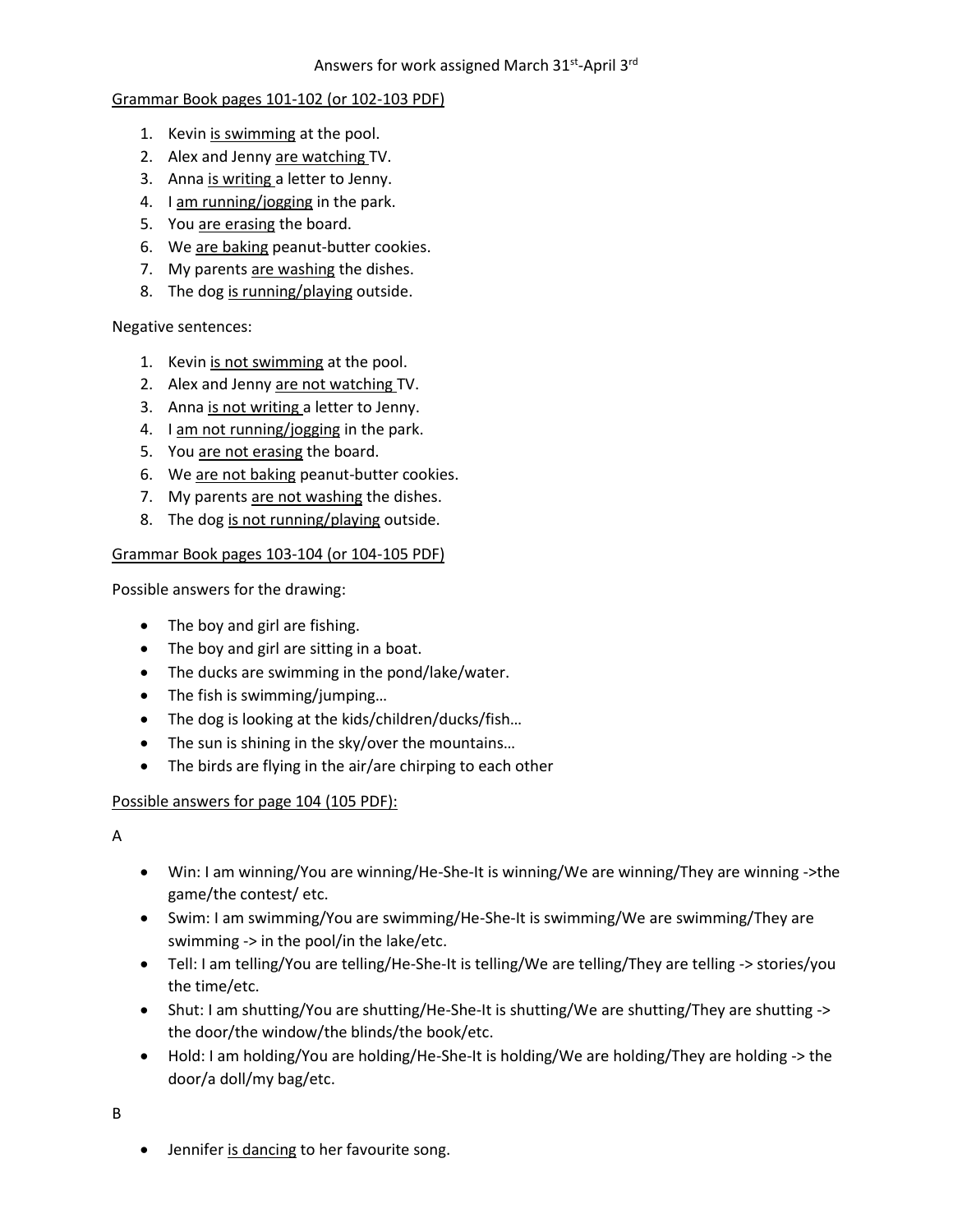- Is he coming?
- William is not listening to the presentation.
- They are writing letters.

Grammar Book pages 105-106 (or 106-107 PDF)

- 1. Is playing
- 2. Has
- 3. Is flying
- 4. Live
- 5. Is digging
- 6. Is climbing
- 7. Eat
- 8. Is singing
- 9. Works
- 10. Is working
- 11. Brushes
- 12. Are brushing
- 13. Are watching/are eating
- 14. Is

Pg. 106 Many possibilities but all should have one of these elements:

- I am V+ing…
- You are V+ing…
- He/She/it is V+ing…
- We are V+ing…
- You are V+ing…
- They are V+ing…

#### Grammar Book page 107 (or 108 PDF)

Many possibilities but all should have one of these elements:

B

- I am not V+ing...
- You are not V+ing…
- He/She/it is not V+ing…
- We are not V+ing…
- You are not V+ing…
- They are not V+ing...

C

- Am I not V+ing…
- Are you not V+ing…
- Is he/she/it not V+ing…
- Are we not V+ing…
- Are you not V+ing…
- Are they not V+ing…